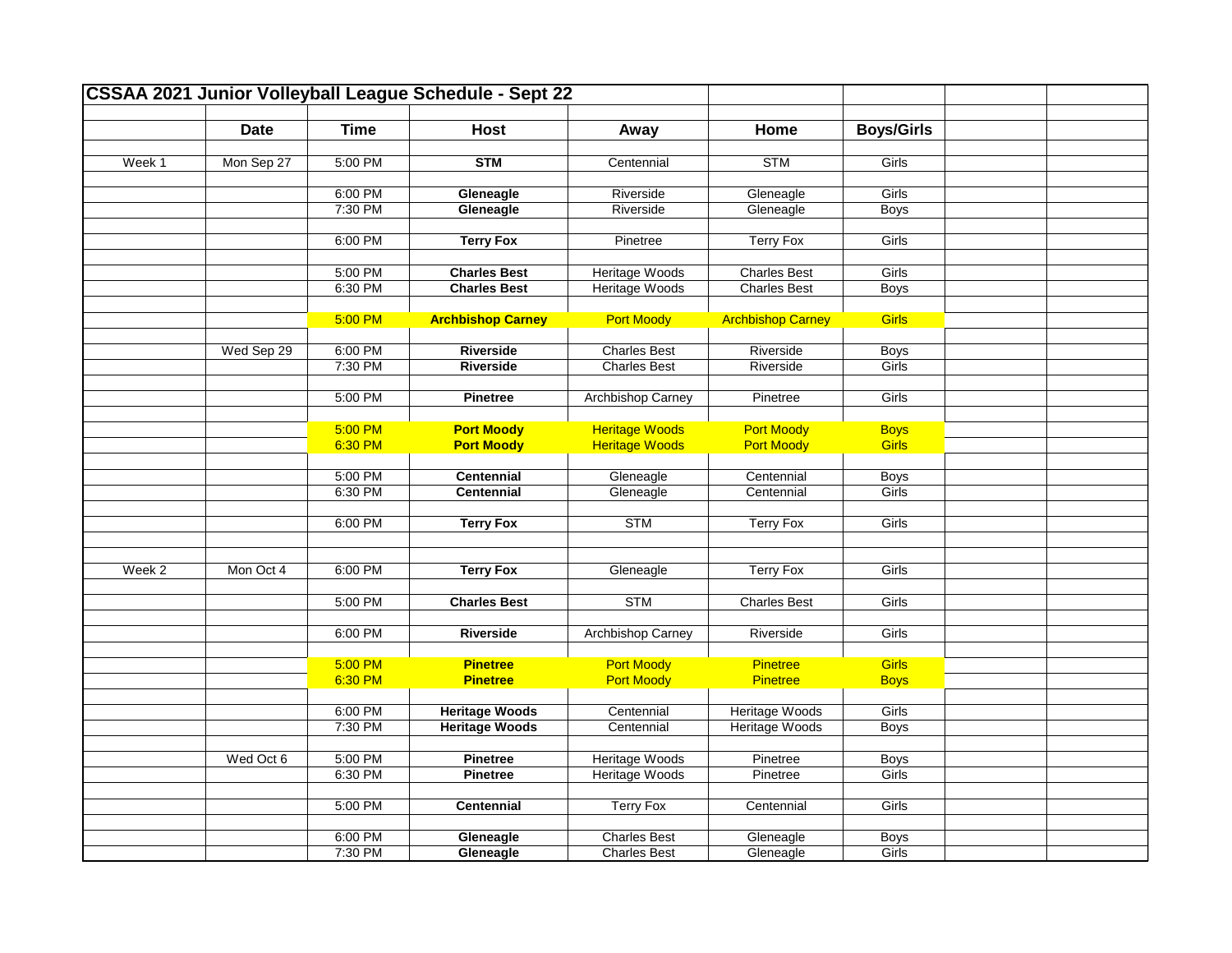|        |            | 5:00 PM                     | <b>STM</b>               | Archbishop Carney   | <b>STM</b>               | Girls        |                         |  |
|--------|------------|-----------------------------|--------------------------|---------------------|--------------------------|--------------|-------------------------|--|
|        |            |                             |                          |                     |                          |              |                         |  |
|        |            | 6:00 PM                     | <b>Riverside</b>         | <b>Port Moody</b>   | Riverside                | <b>Boys</b>  |                         |  |
|        |            | 7:30 PM                     | Riverside                | <b>Port Moody</b>   | Riverside                | <b>Girls</b> |                         |  |
|        |            |                             |                          |                     |                          |              |                         |  |
|        |            |                             |                          |                     |                          |              |                         |  |
| Week 3 | Mon Oct 11 | <b>Thanksgiving Holiday</b> |                          |                     |                          |              |                         |  |
|        |            |                             |                          |                     |                          |              |                         |  |
|        | Wed Oct 13 | 5:00 PM                     | <b>Archbishop Carney</b> | Centennial          | Archbishop Carney        | Girls        |                         |  |
|        |            | 5:00 PM                     | <b>Port Moody</b>        | <b>Charles Best</b> | <b>Port Moody</b>        | <b>Boys</b>  |                         |  |
|        |            | 6:30 PM                     | <b>Port Moody</b>        | <b>Charles Best</b> | <b>Port Moody</b>        | Girls        |                         |  |
|        |            |                             |                          |                     |                          |              |                         |  |
|        |            | 5:00 PM                     | <b>STM</b>               | Riverside           | <b>STM</b>               | Girls        |                         |  |
|        |            |                             |                          |                     |                          |              |                         |  |
|        |            | 6:00 PM                     | <b>Heritage Woods</b>    | <b>Terry Fox</b>    | <b>Heritage Woods</b>    | Girls        |                         |  |
|        |            |                             |                          |                     |                          |              |                         |  |
|        |            | 5:00 PM                     | <b>Pinetree</b>          | Gleneagle           | Pinetree                 | <b>Boys</b>  |                         |  |
|        |            | 6:30 PM                     | <b>Pinetree</b>          | Gleneagle           | Pinetree                 | Girls        |                         |  |
|        |            |                             |                          |                     |                          |              |                         |  |
| Week 4 | Mon Oct 18 | 6:00 PM                     | Gleneagle                | <b>Port Moody</b>   | Gleneagle                | <b>Girls</b> |                         |  |
|        |            | 7:30 PM                     | <b>Gleneagle</b>         | <b>Port Moody</b>   | Gleneagle                | <b>Boys</b>  |                         |  |
|        |            |                             |                          |                     |                          |              |                         |  |
|        |            | 5:00 PM                     | <b>Archbishop Carney</b> | <b>Terry Fox</b>    | <b>Archbishop Carney</b> | Girls        |                         |  |
|        |            |                             |                          |                     |                          |              |                         |  |
|        |            | 5:00 PM                     | <b>Charles Best</b>      | Centennial          | <b>Charles Best</b>      | Girls        |                         |  |
|        |            | 6:30 PM                     | <b>Charles Best</b>      | Centennial          | <b>Charles Best</b>      | <b>Boys</b>  |                         |  |
|        |            |                             |                          |                     |                          |              |                         |  |
|        |            | 6:00 PM                     | Riverside                | Pinetree            | Riverside                | Girls        |                         |  |
|        |            | 7:30 PM                     | Riverside                | Pinetree            | Riverside                | <b>Boys</b>  |                         |  |
|        |            | 6:00 PM                     | <b>Heritage Woods</b>    | <b>STM</b>          | <b>Heritage Woods</b>    | Girls        |                         |  |
|        |            |                             |                          |                     |                          |              |                         |  |
|        |            |                             |                          |                     |                          |              |                         |  |
|        | Wed Oct 20 | 5:00 PM                     | <b>Pinetree</b>          | <b>STM</b>          | Pinetree                 | Girls        |                         |  |
|        |            |                             |                          |                     |                          |              |                         |  |
|        |            | 6:00 PM                     | <b>Heritage Woods</b>    | Gleneagle           | <b>Heritage Woods</b>    | <b>Boys</b>  | Needs to be rescheduled |  |
|        |            | 7:30 PM                     | <b>Heritage Woods</b>    | Gleneagle           | Heritage Woods           | Girls        |                         |  |
|        |            |                             |                          |                     |                          |              |                         |  |
|        |            | 5:00 PM                     | <b>Port Moody</b>        | <b>Terry Fox</b>    | <b>Port Moody</b>        | <b>Girls</b> |                         |  |
|        |            | 5:00 PM                     |                          | <b>Charles Best</b> |                          | Girls        |                         |  |
|        |            |                             | <b>Archbishop Carney</b> |                     | Archbishop Carney        |              |                         |  |
|        |            | 5:00 PM                     | <b>Centennial</b>        | Riverside           | Centennial               | <b>Boys</b>  |                         |  |
|        |            | 6:30 PM                     | <b>Centennial</b>        | Riverside           | Centennial               | Girls        |                         |  |
|        |            |                             |                          |                     |                          |              |                         |  |
|        |            |                             |                          |                     |                          |              |                         |  |